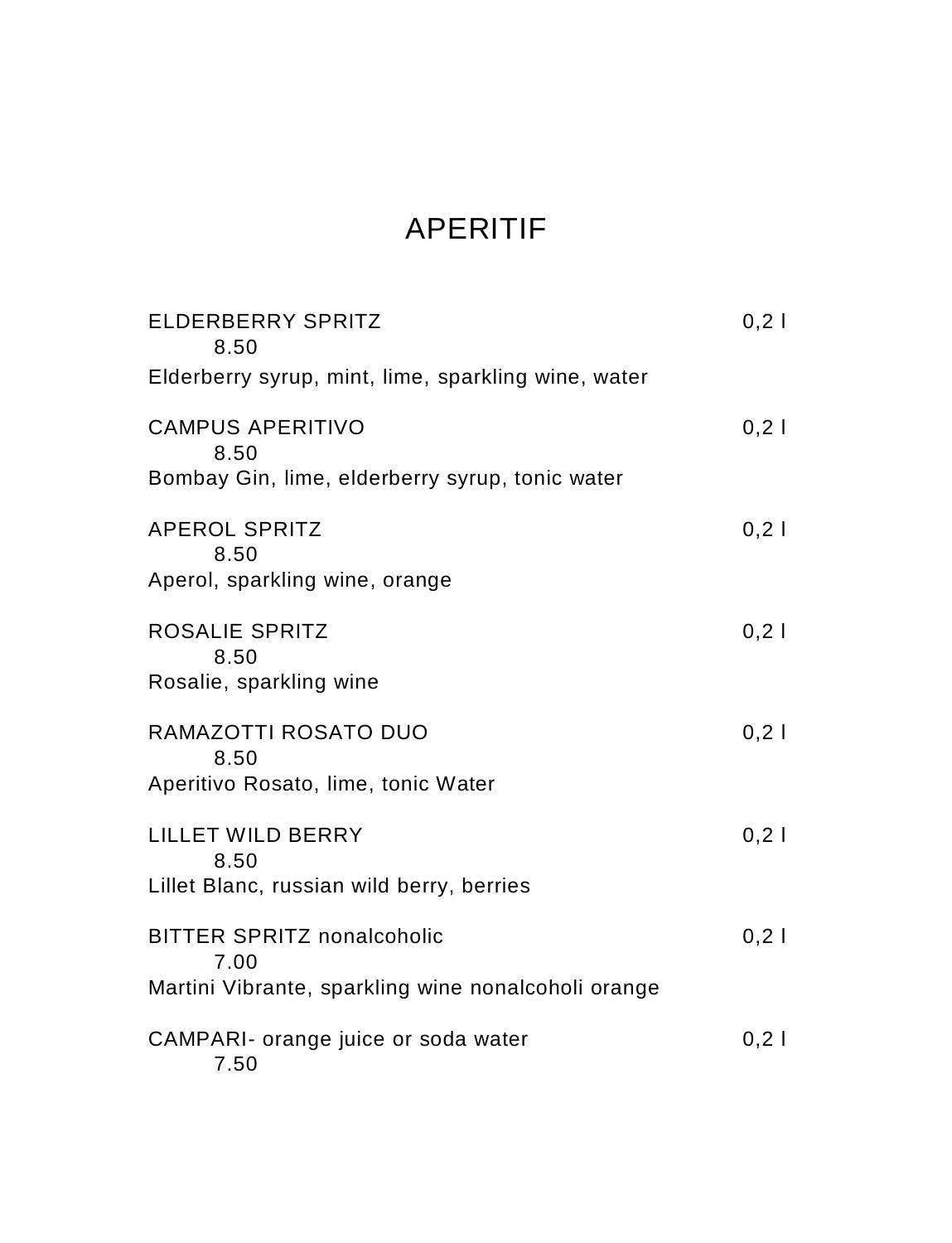| LILLET<br>6.00                             |      | 5 <sub>cl</sub> |
|--------------------------------------------|------|-----------------|
| Blanc, rouge, rosé                         |      |                 |
| <b>MARTINI</b><br>Bianco, rosso, extra dry | 5 cl | -5.50           |
| <b>SANDEMAN SHERRY</b><br>5.50             |      | $5 \text{ cl}$  |
| Dry, Medium, Cream                         |      |                 |
| <b>DELAFORCE PORTWINE</b><br>5.50          |      | 5 cl            |
| Fine White Port, Fine Ruby                 |      |                 |

# SPARKLING WINE

| <b>ATLANTIC SPARKLING WINE</b><br>7.00            | 0,11                     |
|---------------------------------------------------|--------------------------|
| Affaltrach, extra dry                             | $0,75$   34.00           |
| <b>REGAZZO</b><br>Prosecco Frizzante DOC<br>27.50 | 6.00<br>$0,1$  <br>0,751 |
| LANSON CHAMPAGNER<br>10.00                        | $0,1$                    |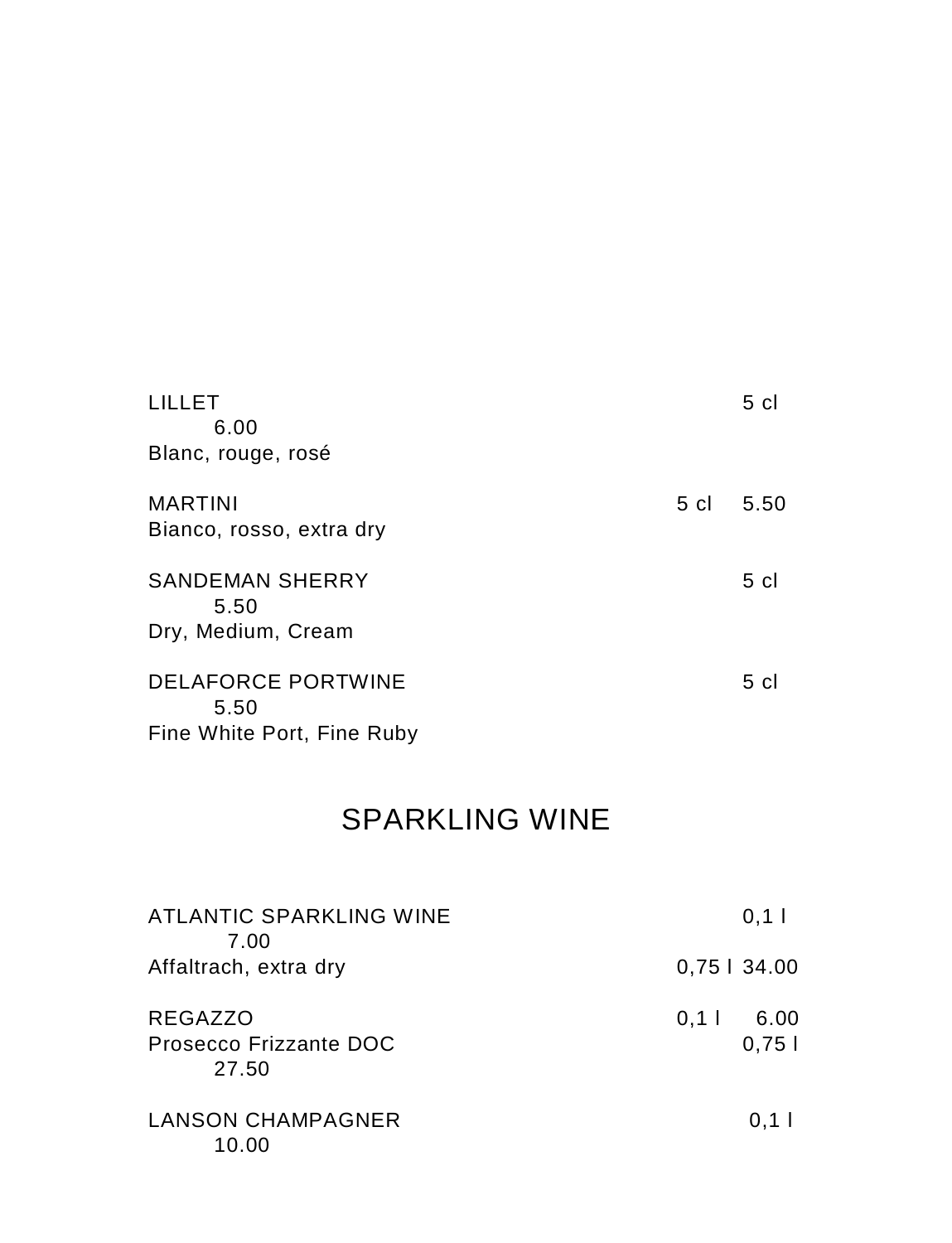| Champagne, France        | 0.751       |
|--------------------------|-------------|
| 65.00                    |             |
| <b>SEKT</b> nonalcoholic | $0.11$ 6.00 |
| Henkell                  | 0.751       |
| 27.50                    |             |

# SOFT DRINKS

| <b>MAGNUS IMPERIAL</b><br>3.20 |       |       | 0,251 |
|--------------------------------|-------|-------|-------|
| Feinperlig, still<br>7.20      |       |       | 0,751 |
| COCA - COLA<br>3.50            |       |       | 0,21  |
|                                |       | $0,4$ | 6.20  |
| COCA - COLA                    | light |       |       |
| COCA - COLA                    | zero  |       |       |
| <b>FANTA</b>                   |       |       |       |
| <b>SPRITE</b>                  |       |       |       |
| <b>SPEZI</b>                   |       |       |       |
| <b>SCHWEPPES</b><br>3.60       |       |       | 0,21  |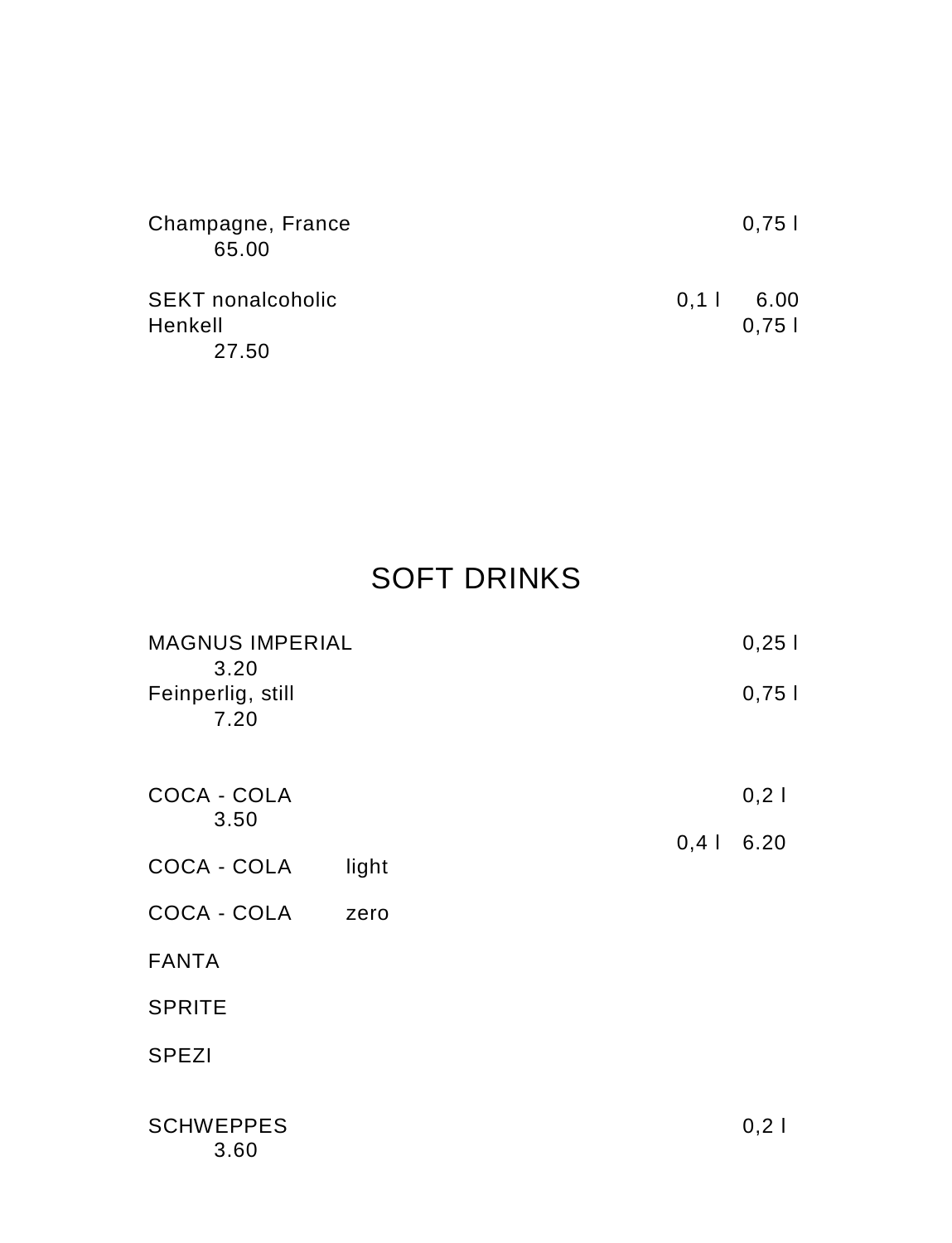| Tonic Water, bitter lemon, ginger Ale<br>ginger Beer, wild Berry |             |      |
|------------------------------------------------------------------|-------------|------|
| <b>THOMAS HENRY</b><br>4.00<br>Tonic Water, bitter lemon         |             | 0,21 |
| <b>FEVERTREE</b><br>Tonic Water mediterranen                     | $0,21$ 4.00 |      |

# NIEHOFFS VAIHINGER JUICES & NECTAR

| <b>JUICES AND NECTAR</b><br>3.50 |              | 0,21        |
|----------------------------------|--------------|-------------|
|                                  | $0,4$        | 6.00        |
| <b>JUICE SPARKLING</b>           | $0,4$   5.50 | $0,21$ 3.50 |
| Pineapple juice                  |              |             |
| Apple Juice Cloudy               |              |             |
| Grapefruit juice                 |              |             |
| Orange juice                     |              |             |
| Tomato juice                     |              |             |
| Grape juice                      |              |             |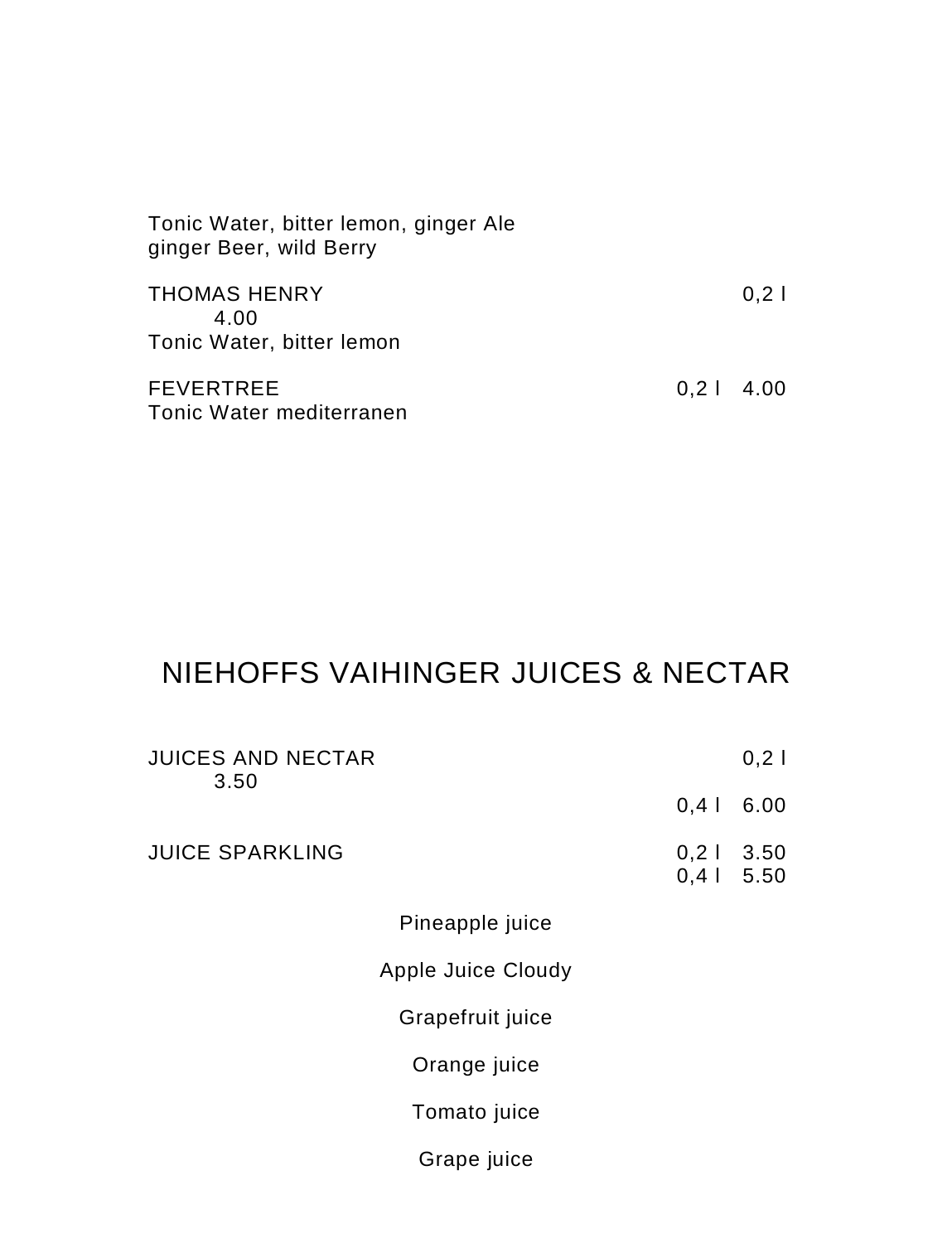Bananas nectar

Currant nectar

Cherry nectar

Passion fruit nectar

Rhubarb nectar

## BEER ON TAB

| <b>BECK'S PILS</b><br>3.50             |             | $0,3$  |
|----------------------------------------|-------------|--------|
|                                        | $0,51$ 5.20 |        |
| <b>ALSTER</b>                          |             | $0,3$  |
| 3.50                                   | $0,51$ 5.20 |        |
| <b>HAAKE - BECK KRÄUSEN</b>            |             |        |
| $0,31$ 3.50                            | $0,51$ 5.20 |        |
| <b>FRANZISKANER WHITE BEER</b><br>3.50 |             | $0,3$  |
|                                        | 0,51        | - 5.20 |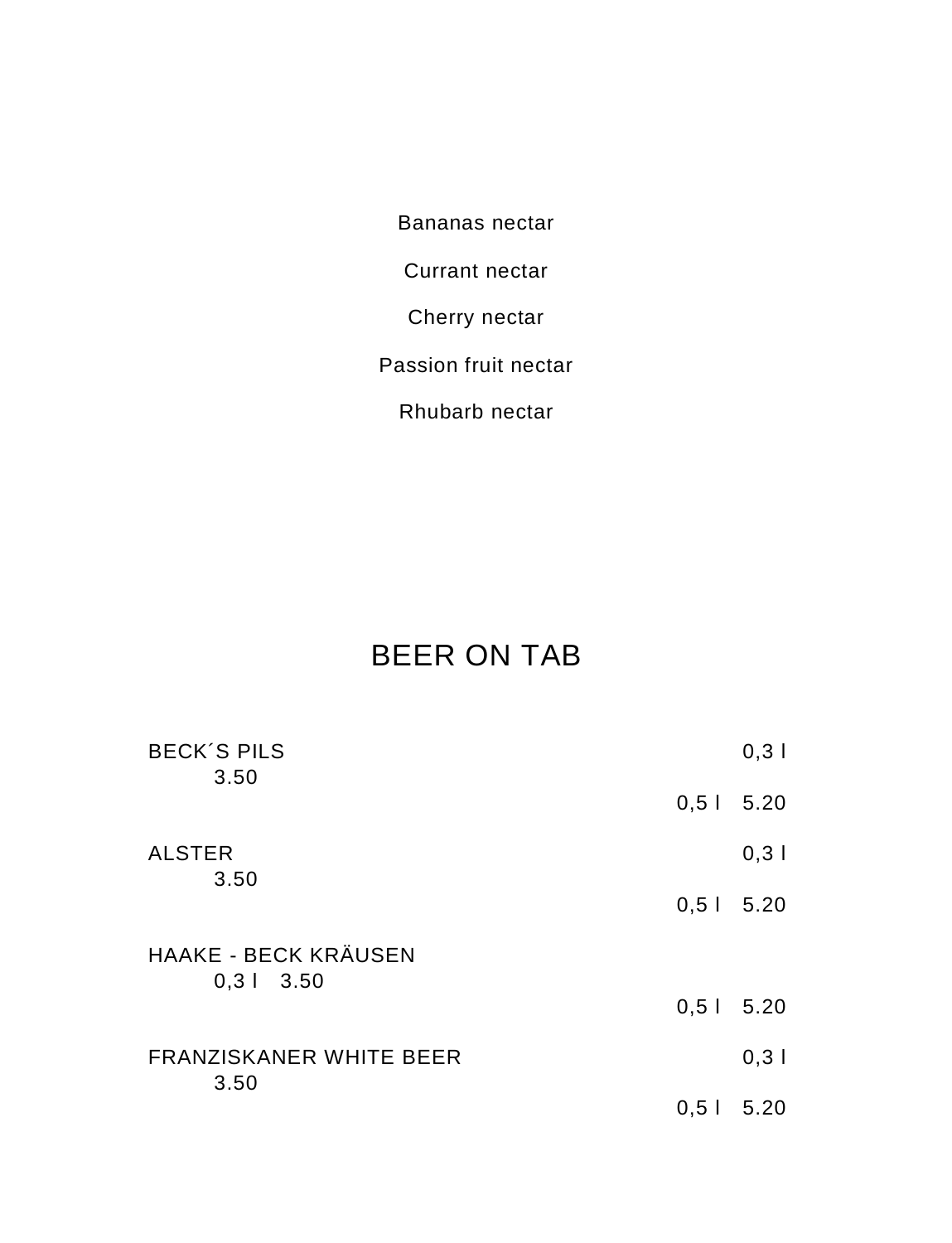#### LEFFE BRUNE; dark 0,15 l 2.90

0,25 l 3.90

## BOTTLE BEER

| BECK'S<br>Pils, nonalcoholic, gold, green Lemon                | 0,3313.80 |
|----------------------------------------------------------------|-----------|
| FRANZISKANER WHITE BEER<br>5.50<br>dark, crystal, nonalcoholic | 0.51      |

VITA MALZ 0,33 l 3.50



### ATLANTIC HOTELS WINE WORLD

Wine is in former times one of the most important beverages of mankind.

Wine is a stimulant, which completes a good meal and plays an important role in every hotel bar.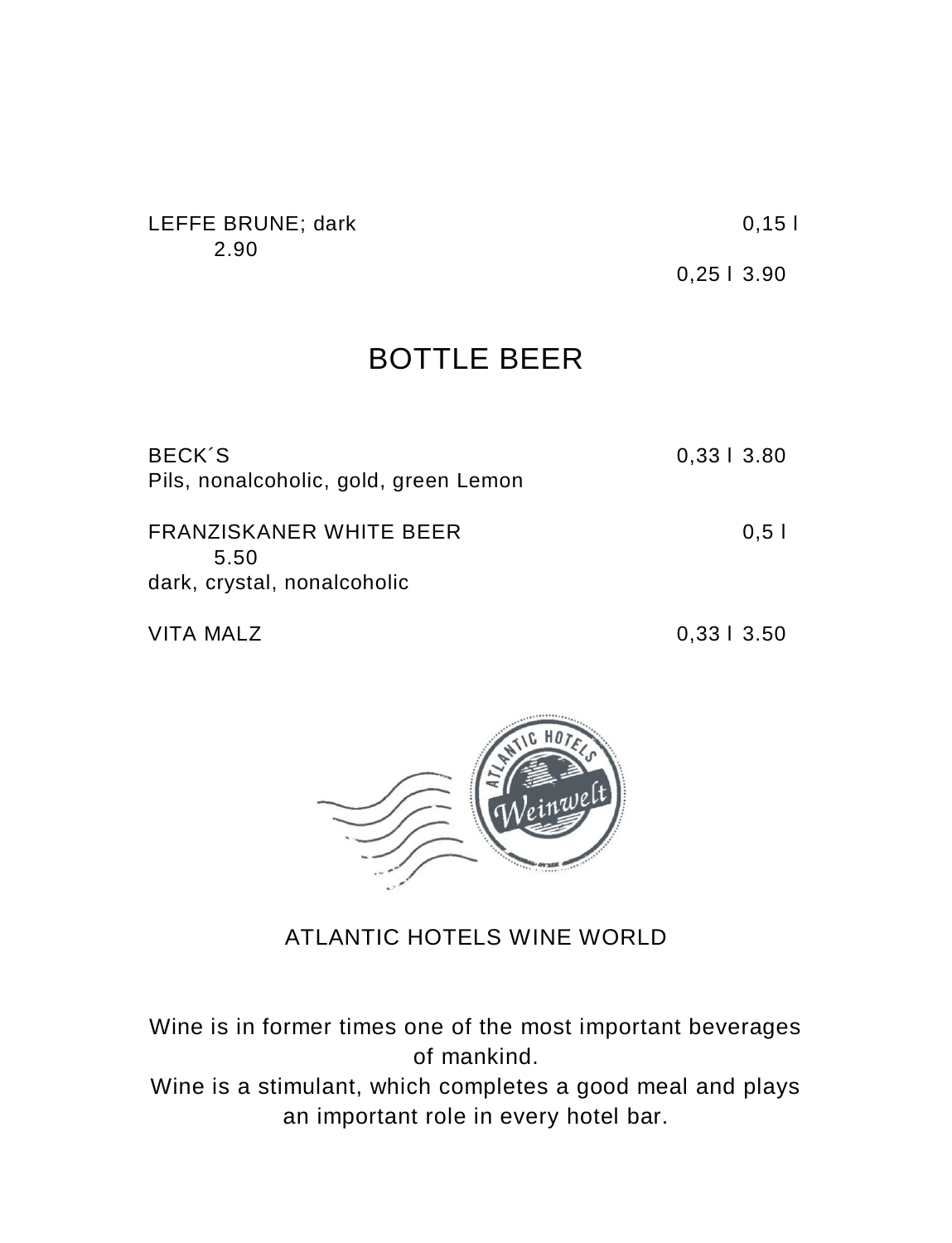The ATLANTIC Hotels wine world offers in all our Hotels in the ATLANTIC Group a wide selection of open wines. A team of expertise of the ATLANTIC Hotels selects the wines. Also sommeliers, experienced hotel directors and of course

our guests of the ATLANTIC Hotels helped selecting the wines.

The vintage of our wines may vary

### WHITE WINE

#### GERMANY

| 2016 WEISSBURGUNDER, QBA<br>7.50 | 0,21  |
|----------------------------------|-------|
| Karl Pfaffmann, Pfalz<br>27.50   | 0,751 |
| 2016, GROHSARTIG"<br>7.50        | $0,2$ |
| Weissburgunder, Chardonnay       | 0,751 |
| 27.50<br>Groh, Reinhessen        |       |
|                                  |       |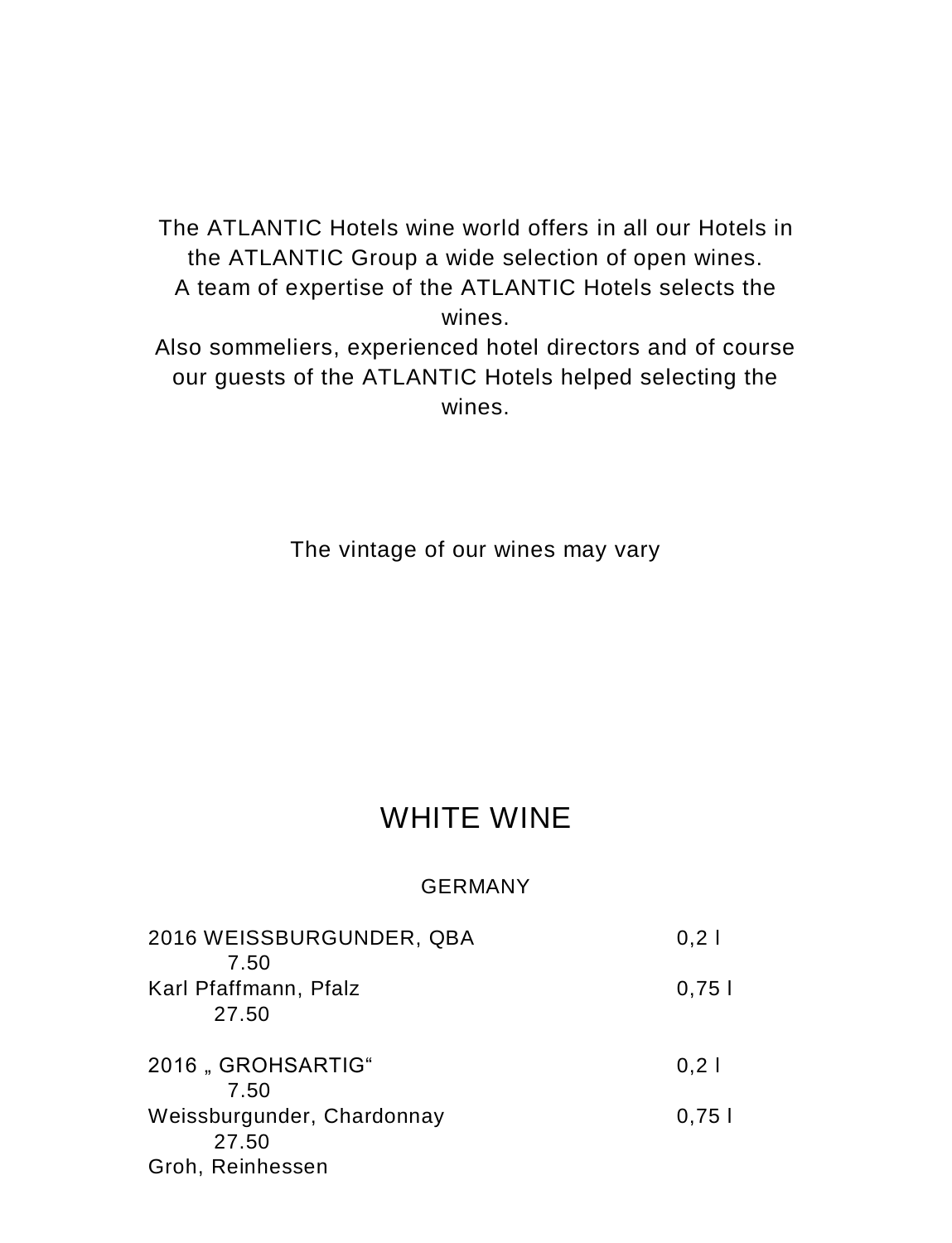| 2016 GRAUBURGUNDER BIO, QBA<br>11.00                     |       | $0,2$          |
|----------------------------------------------------------|-------|----------------|
| Wittmann, Rheinhessen<br>39.00                           |       | 0,751          |
| 2016 RIESLING BIO, QBA<br>Wittmann, Rheinhessen<br>36.00 | $0,2$ | 10.50<br>0,751 |
| <b>AUSTRIA</b>                                           |       |                |
| 2015 GRÜNER VELTLINER BIO, DAC<br>9.50                   |       | 0,21           |
| Loimer Langenlois, Kamptal<br>34.00                      |       | 0,751          |
| <b>ITALY</b>                                             |       |                |
| <b>2016 CHARDONNAY</b><br>8.00                           |       | 0,21           |
| La Vis, Trentino<br>28.00                                |       | 0,751          |
| <b>SOUTH AFRICA</b>                                      |       |                |
| 2016 "KLEINE RUST"<br>7.50                               |       | $0,2$          |
| Chenin Blanc, Sauvignon Blanc<br>27.50                   |       | 0,751          |
| Stellenrust, Stellenbosch                                |       |                |

ROSÉ WINE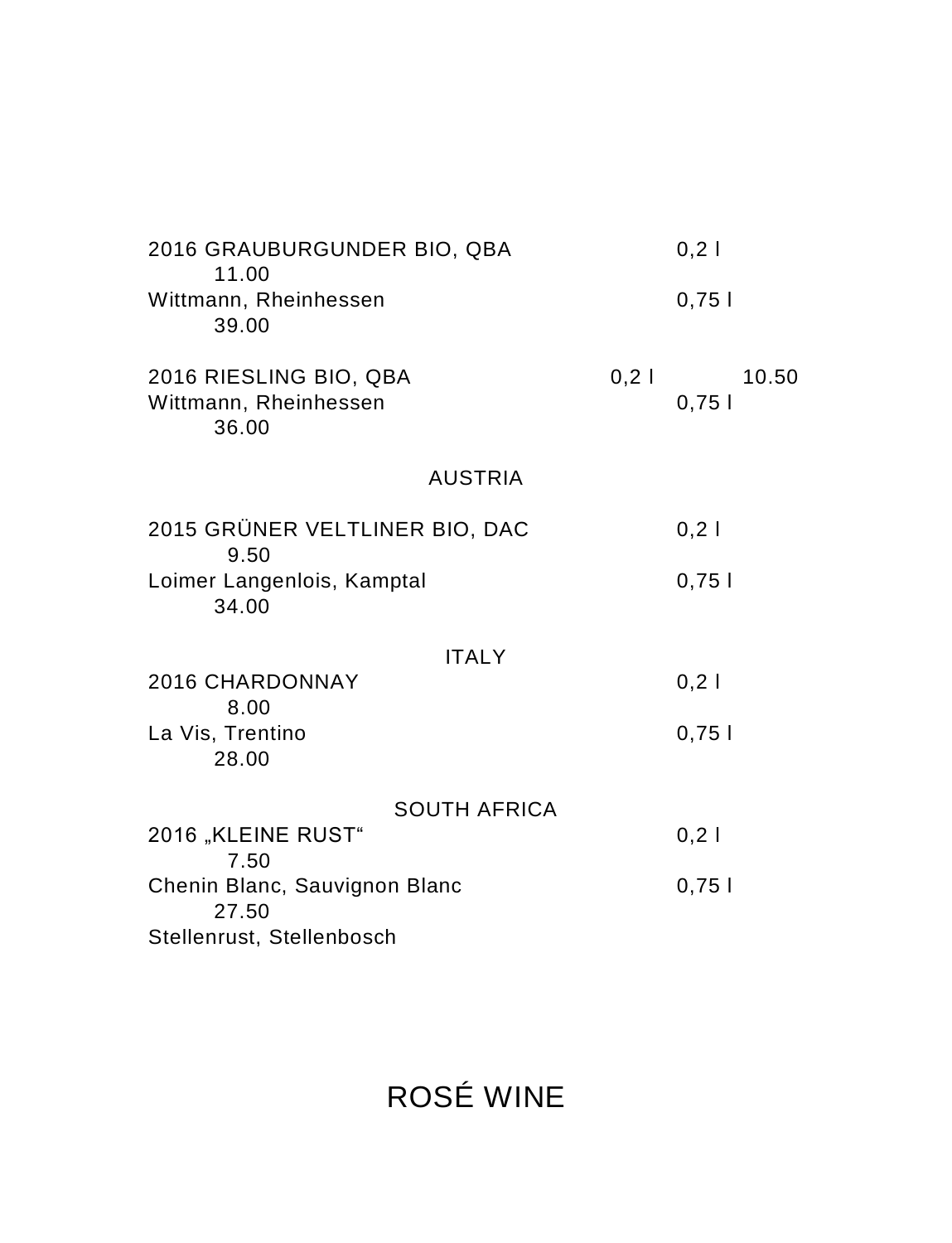| 2015 MAISON SAINT AIX               | 0.21  |
|-------------------------------------|-------|
| 11.00                               |       |
| Grenache, Syrah, Cinsault, Carignan | 0.751 |
| 39.00                               |       |
| Aix, Provence                       |       |

## RED WINE

### GERMANY

| 2015 SPÄTBURGUNDER QBA | 0.21  |
|------------------------|-------|
| 8.50                   |       |
| Karl Pfaffmann, Pfalz  | 0.751 |
| 31.00                  |       |

| 2015 URSPRUNG<br>Rebsorten<br>Markus Schneider, Pfalz               |                     | 0,21<br>0,751 | 10.00<br>35.00 |
|---------------------------------------------------------------------|---------------------|---------------|----------------|
|                                                                     | <b>SOUTH AFRICA</b> |               |                |
| 2015 MAN Merlot<br>Jan Fiskaal, Coastal<br>26.00                    |                     | 0,21<br>0,751 | 7.00           |
|                                                                     | <b>SPAIN</b>        |               |                |
| $\mathcal{L}$ and $\mathcal{L}$ and $\mathcal{L}$ and $\mathcal{L}$ |                     |               |                |

| 2014 "IBÉRICOS"      | 0.21  | 8.00  |
|----------------------|-------|-------|
| Tempranillo          | 0.751 | 28.00 |
| Miguel Torres, Rioja |       |       |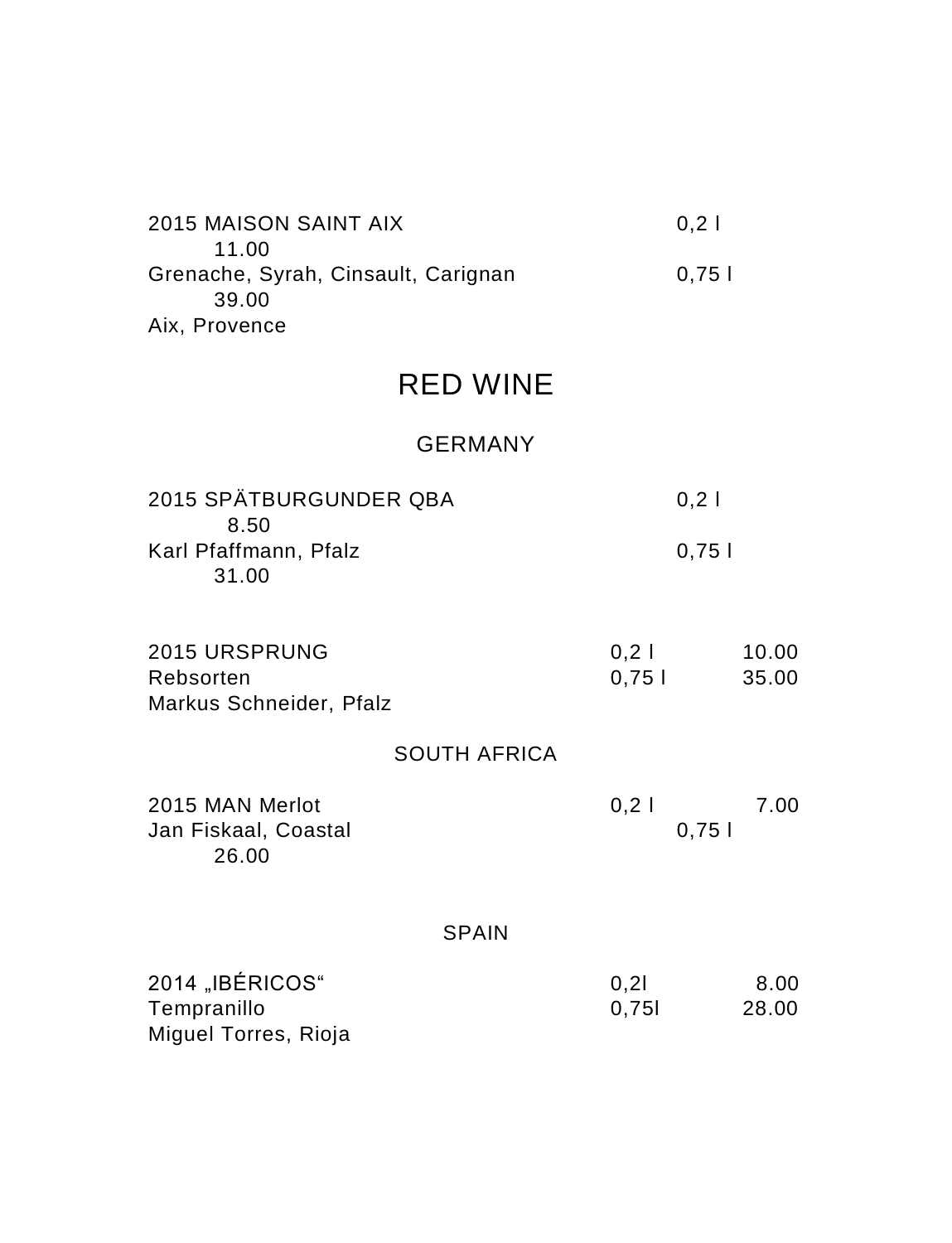### FRANCE

| <b>2012 CHATEAU LE ROSIERS</b> | 0.21  |
|--------------------------------|-------|
| 7.50                           |       |
| Merlot, Cabernet Sauvignon     | 0.751 |
| 27.50                          |       |
| Le Rosiers, Bordeux            |       |

#### ITALY

| 2015 CHIANTI       | 0.21   |       |
|--------------------|--------|-------|
| 11.00              |        |       |
| Sangiovese, Merlot | 0.75 L | 39.00 |
| Felsina, Toskana   |        |       |

### AUSTRALIA

| <b>2014 STICKELBACK RED</b>          | 0.21  |
|--------------------------------------|-------|
| 8.00                                 |       |
| Cabernet Sauvignon, Shiraz, Grenache | 0.751 |
| 28.00                                |       |
| Heartland Wines, Süd Australien      |       |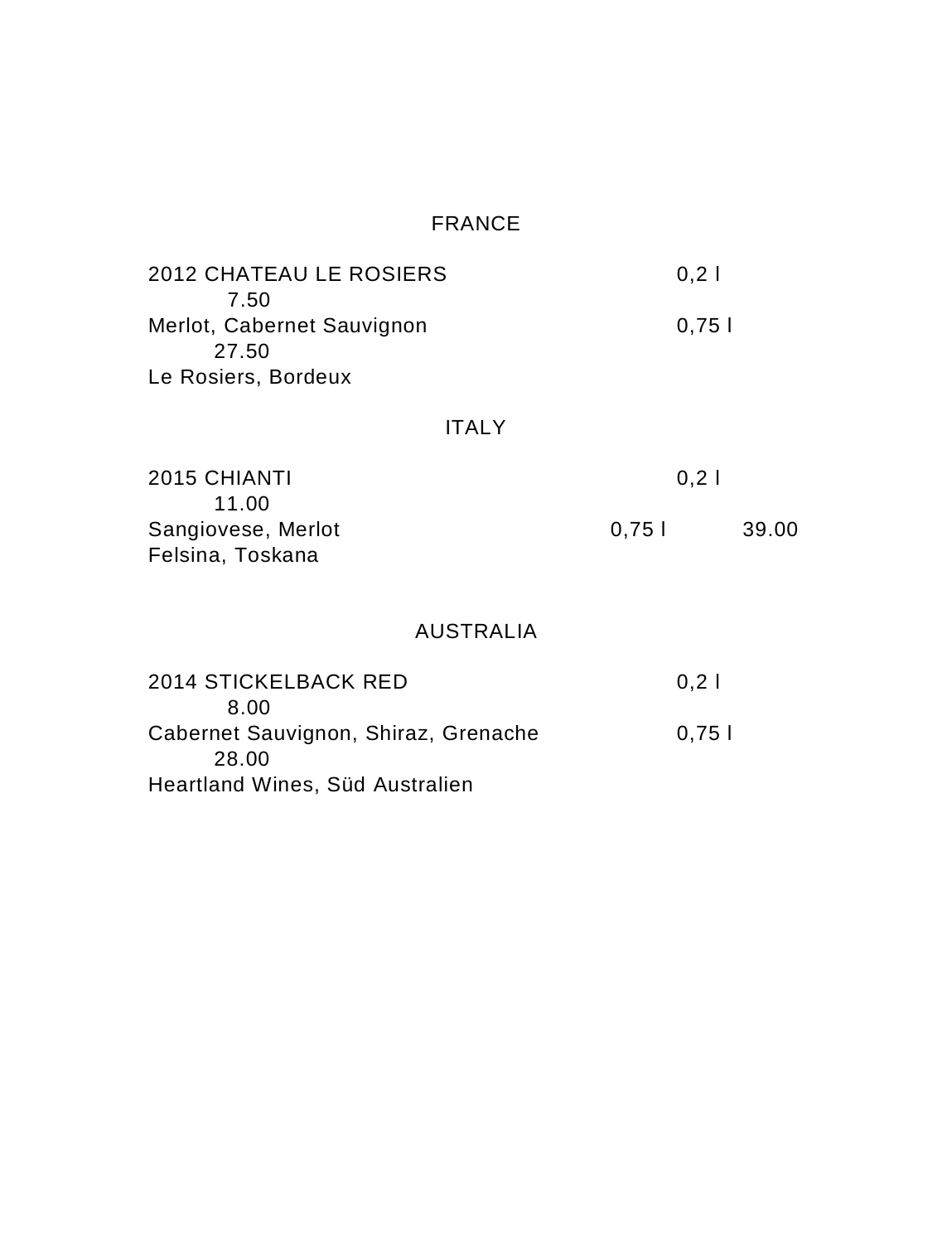## BOTTLED WINE

### WHITE WINE

#### GERMANY

2017 "KALKGESTEIN" 0,75 l 49.00 Weißburgunder Friedrich Becker, Pfalz

#### FRANCE

2017 LE TOURNEBRIDE BIO 0,75 l 55.00 Sauvignon Blanc Vincent Gaudry, Sancerre

#### ITALY

2017 ROERO ARNEIS 0,75 l 55.00 Bruno Giacosa, Piemont

#### NEW ZEALAND

| 2014 SAUVIGNON BLANC     | 0.751 |
|--------------------------|-------|
| 45.00                    |       |
| Mount Nelson, Neuseeland |       |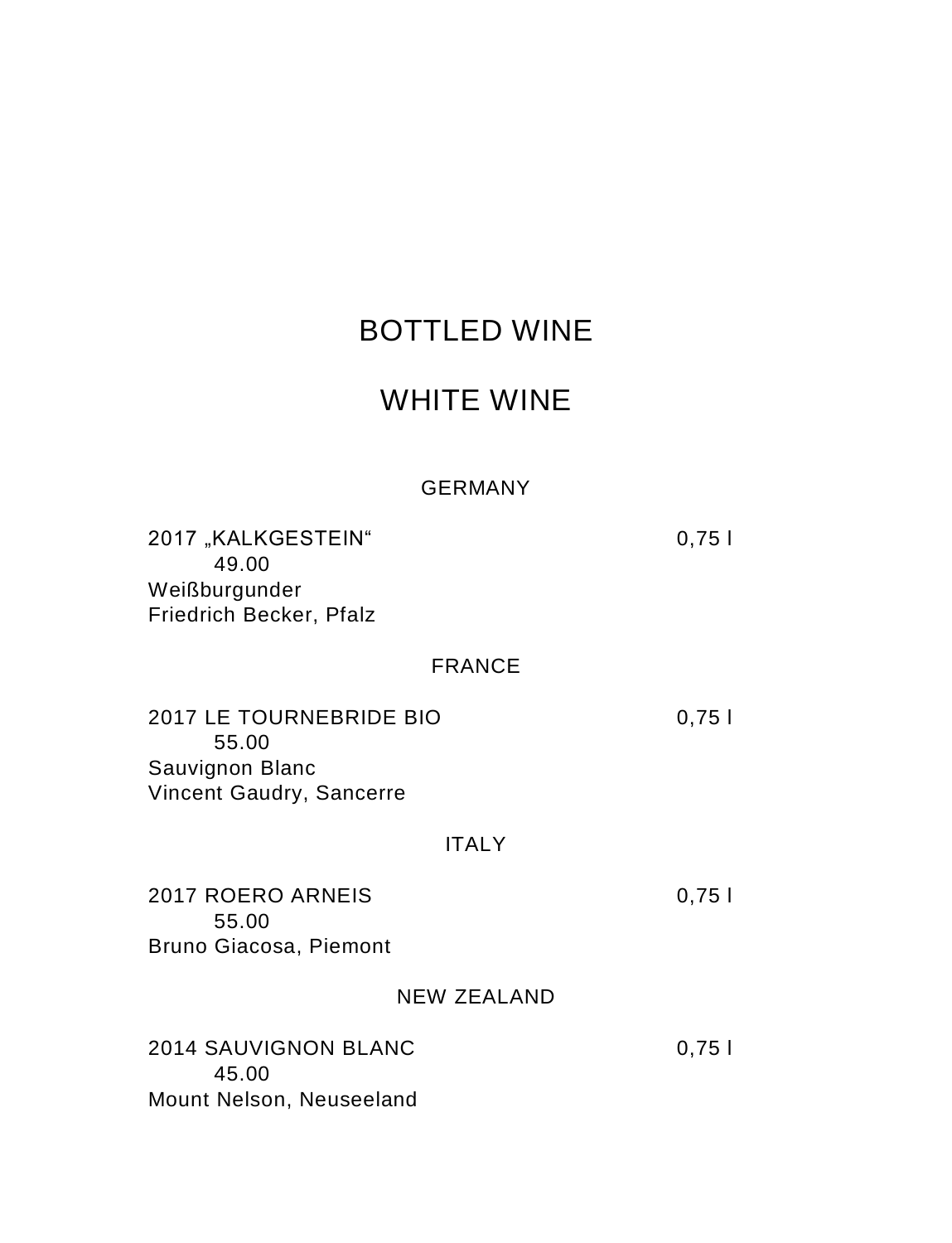## RED WINE

### GERMANY

| 2014 "PINOT B"                         | 0,751 | 48.00 |
|----------------------------------------|-------|-------|
| Spätburgunder                          |       |       |
| Friedrich Becker, Pfalz                |       |       |
| <b>FRANCE</b>                          |       |       |
| 2017 SAINT-ÉMILION CRAND CRU<br>65.00  | 0,751 |       |
| Merlot; Cabernet Franc                 |       |       |
| Château Valade, Bordeux                |       |       |
| <b>SPAIN</b>                           |       |       |
|                                        |       |       |
| 2013 LINDES DE REMELLURI<br>41.00      | 0,751 |       |
| Tempranillo, Garnacha, Graciano, Viura |       |       |
| Bodegas Remelluri, Rioja Alavesa       |       |       |
|                                        |       |       |
| <b>ITALY</b>                           |       |       |
| 2015 NEBBIOLO PERBACCO<br>48.00        | 0,751 |       |
| Vietti, Piemont                        |       |       |
| AUSTRALIA                              |       |       |
|                                        |       |       |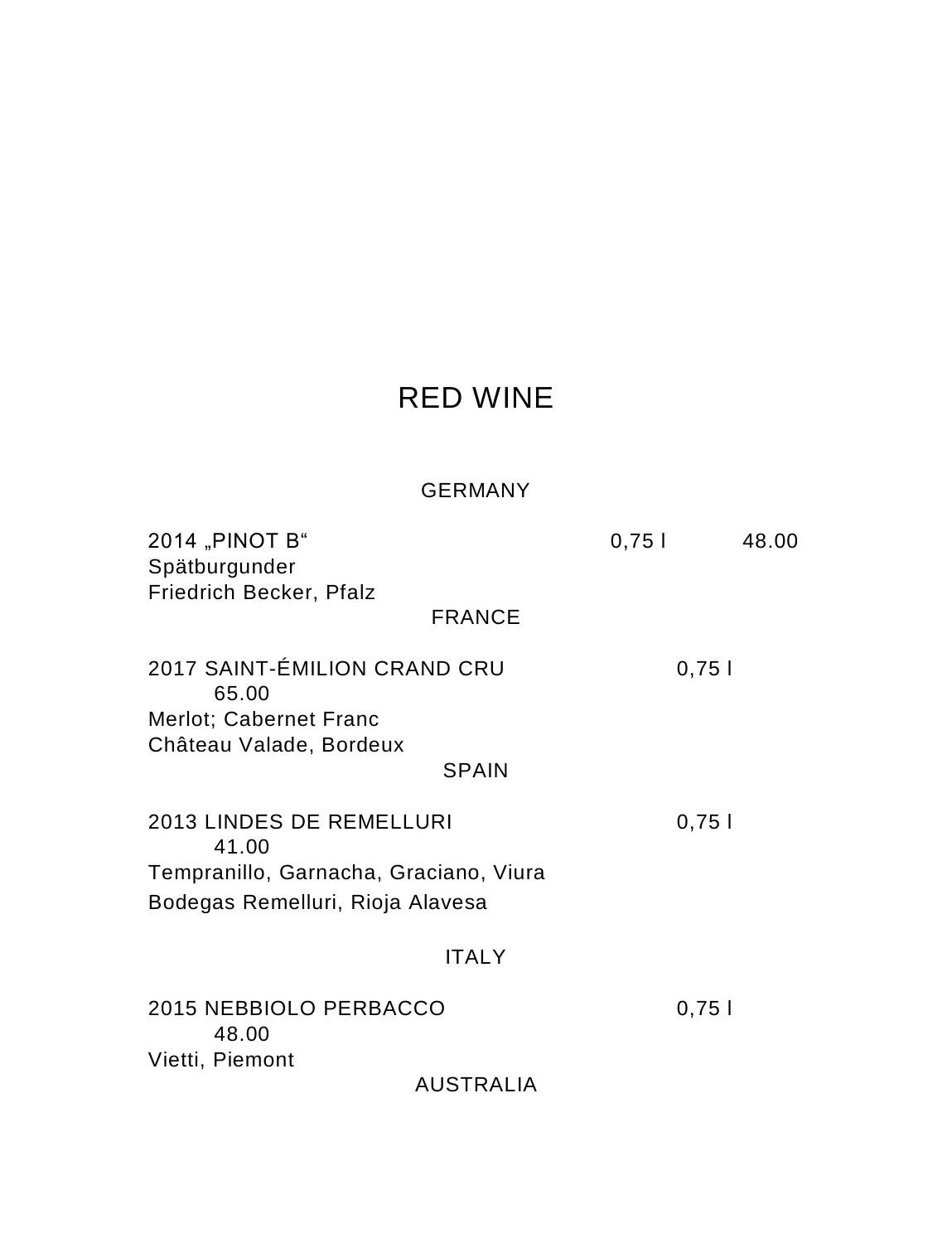2017 "DIRECTORS CUT" 0,75l 58.00 Shiraz Heartland Wines, Australien

## SPIRITS

#### VODKA

ABSOLUT VODKA, 40%, Sweden

4 cl 6.00

SMIRNOFF BLACK, 37,5%, Russia 4 cl

6.00

#### GIN

| BEEAFEATER LONDON DRY, 45%, England | 4 cl |
|-------------------------------------|------|
| 6.50                                |      |
| BOMBAY SAPPHIRE, 40%, England       | 4 cl |
| 7.50                                |      |
| TANQUERAY NO.10, 47,3%, England     | 4 cl |
| 8.50                                |      |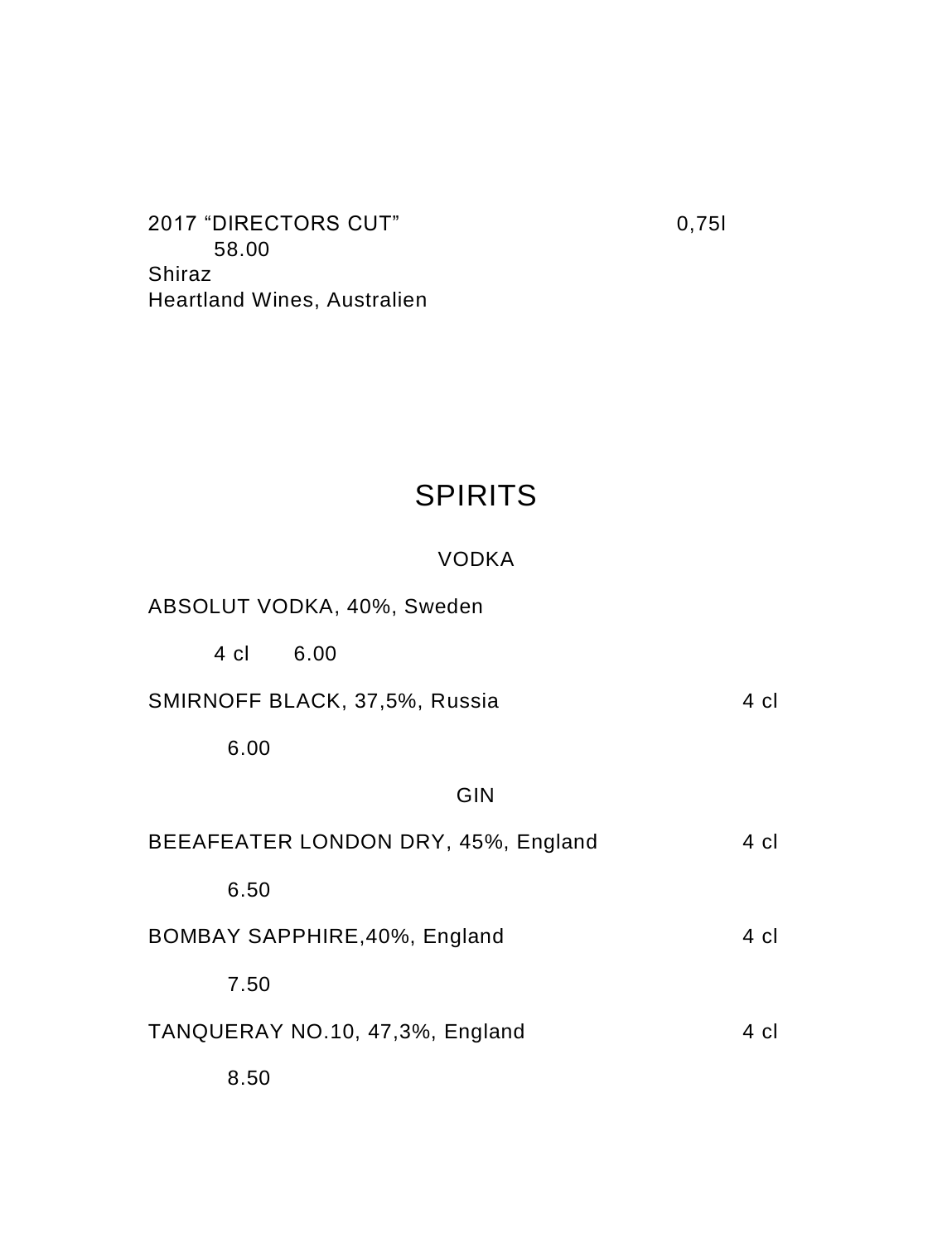| HENDRICK'S GIN, 44%, Scotland        |      |
|--------------------------------------|------|
| 4 cl<br>9.50                         |      |
| MONKEY 47, 47%, Germany              | 4 cl |
| 9.50                                 |      |
| GIN MARE, 42,7%, Spain               | 4 cl |
| 9.50                                 |      |
| PLYMOUTH GIN, 41,2%, England         |      |
| 4 cl<br>9.00                         |      |
| THE BOTANIST, 46%, Scotland          | 4 cl |
| 9.00                                 |      |
| TRIPLE PEAK, 44%, Bremen             | 4 cl |
| 8.50                                 |      |
| <b>RUM</b>                           |      |
| BACARDI SUPERIOR, 37,5%, Caribbean   |      |
| 4 cl<br>6.00                         |      |
| HAVANA CLUB 3 Jahre, 40%, Cuba       | 4 cl |
| 7.00                                 |      |
| HAVANA CLUB 7 Jahre, 40%, Cuba       | 4 cl |
| 7.50                                 |      |
| RON BOTUCAL 12 Jahre, 40%, Venezuela |      |
| 4 cl<br>10.00                        |      |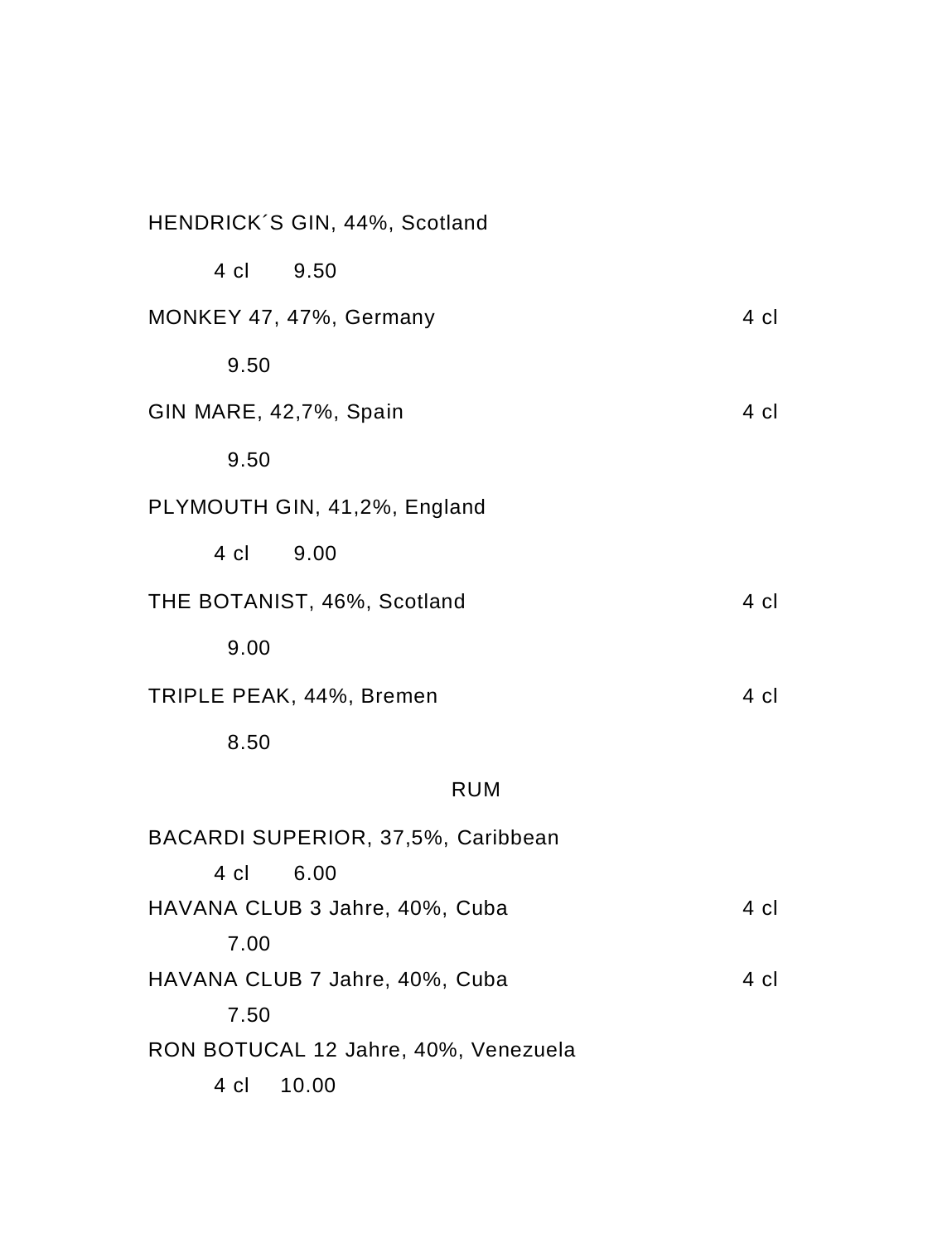#### AQUAVIT / KORN

AALBORG JUBILÄUMS AQUAVIT, 40%, Denmark 2 cl 4.00 LINIE AQUAVIT, 41,5%, Norway 2 cl 4.00 MALTESER KREUZ AQUAVIT, 40%, Germany 2 cl 4.00 FÜRST BISMARCK KORN, 38%, Germany 2 cl 4.00

#### **TEQUILA**

SIERRA TEQUILA SILVER, 38%, Mexico 2 cl 3.50 SIERRA TEQUILA GOLD, 38%, Mexico 2 cl 3.50 JOSÉ CUERVO TEQUILA SILVER, 38%, Mexico 2 cl 4.00 JOSÉ CUERVO TEQUILA GOLD, 38%, Mexico 2 cl 4.00

#### HERBS

| RAMAZZOTTI, 30%, Italy | 4 cl |
|------------------------|------|
| 5.50                   |      |
| AVERNA, 29%, Italy     | 4 cl |
| 5.50                   |      |
| CYNAR, 16,5%, Italy    | 4 cl |
| 5.50                   |      |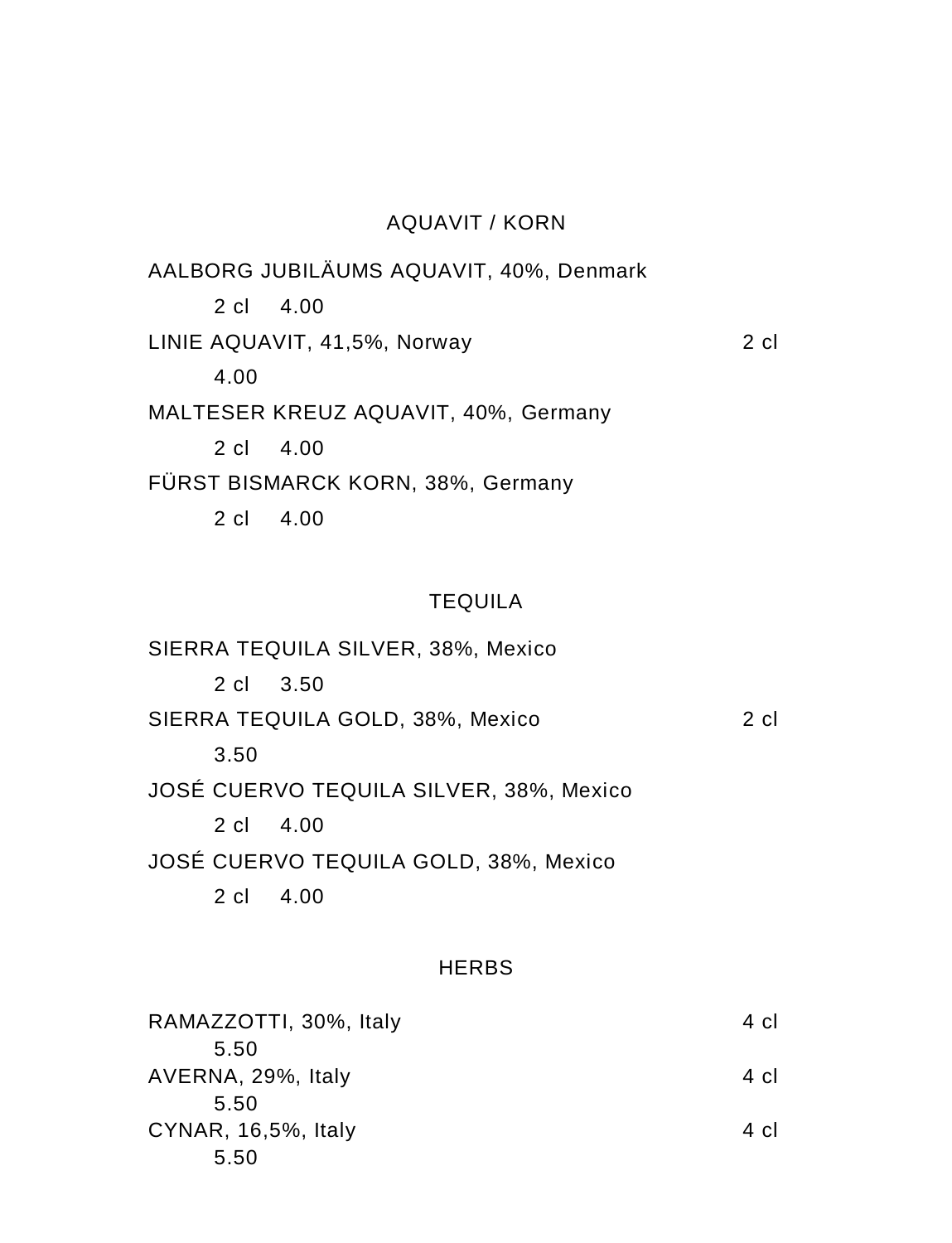| FERNET BRANCA, 39% Italy   | $2$ cl |
|----------------------------|--------|
| 3.50                       |        |
| FERNET MENTA, 28% Italy    | $2$ cl |
| 3.50                       |        |
| JÄGERMEISTER, 35%, Germany |        |
| 2 cl 3.50                  |        |
| UNDERBERG, 44%, Germany    | 2 cl   |
| 3.50                       |        |

### LIQUERE

| AMARETTO DI SARONNO, 28%, Italy    | 2 cl |
|------------------------------------|------|
| 3.50                               |      |
| SAMBUCA MOLINARI, 40%, Italy       |      |
| 2 cl 3.50                          |      |
| PERNOD, 40%, France                | 4 cl |
| 5.50                               |      |
| RICARD, 45%, France                | 4 cl |
| 5.50                               |      |
| BAILEY'S IRISH CREAM, 17%, Ireland | 4 cl |
| 5.50                               |      |
| COINTREAU, 40%, France             | 4 cl |
| 5.50                               |      |
| DOM BÉNÉDICTINE, 40%, France       |      |
| 5.50<br>4 cl                       |      |
| FRANGELICO, 20%, Italy             | 4 cl |
| 5.50                               |      |
| GRAND MANIER, 40%, France          | 4 cl |
| 5.50                               |      |
| KAHLUA, 20%, Mexico                | 4 cl |
| 5.50                               |      |
| LICOR 43, 31%, Spain               | 4 cl |
| 5.50                               |      |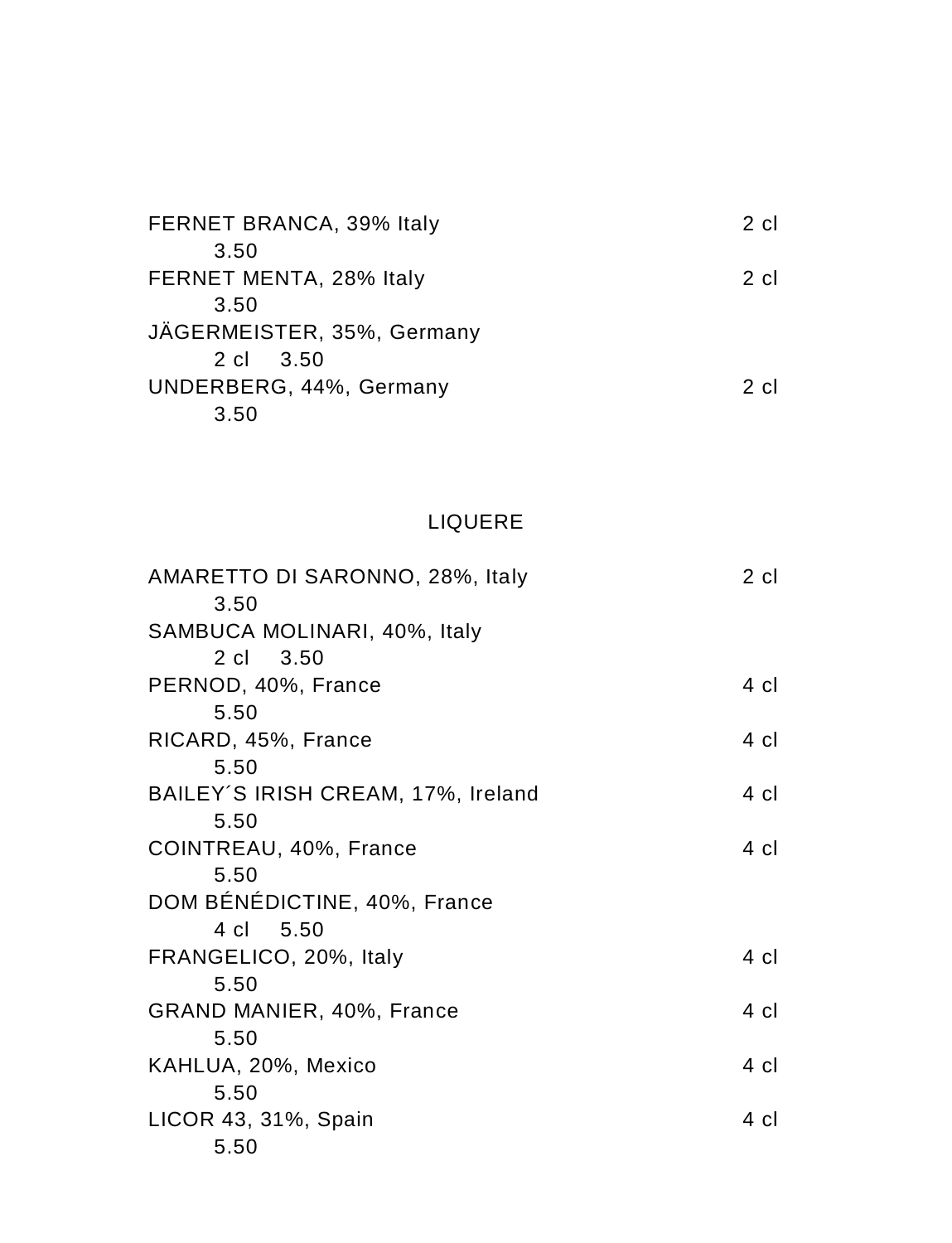#### WHISKEY

### MALT

| GLENMORANGIE 10 Jahre, 40%, Highland | 4 cl |
|--------------------------------------|------|
| 10.50                                |      |
| GLENFIDDICH 12 Jahre, 40%, Speyside  |      |
| 4 cl 13.00                           |      |
| LAGAVULIN 16 Jahre, 43%, Islay       |      |
| 4 cl 15.00                           |      |
|                                      |      |

### **SCOTCH**

| BALLANTINE'S, 40%,              | 4 cl |
|---------------------------------|------|
| 7.00                            |      |
| JOHNNIE WALKER RED LABEL, 40%   | 4 cl |
| 7.00                            |      |
| JOHNNIE WALKER BLACK LABEL, 40% |      |
| 4 cl 9.50                       |      |
| CHIVAS REGAL 12 Jahre, 40%      | 4 cl |
| 9.50                            |      |
|                                 |      |

### BOURBON

| JIM BEAM, 40%, Kentucky       | 4 cl |
|-------------------------------|------|
| 7.00                          |      |
| CANADIAN CLUB, 40%, Canada    | 4 cl |
| 7.00                          |      |
| JACK DANIEL'S, 40%, Tennessee |      |
| 4 cl 7.50                     |      |
| TULLAMORE DEW, 40%, Irland    | 4 cl |
| 7.50                          |      |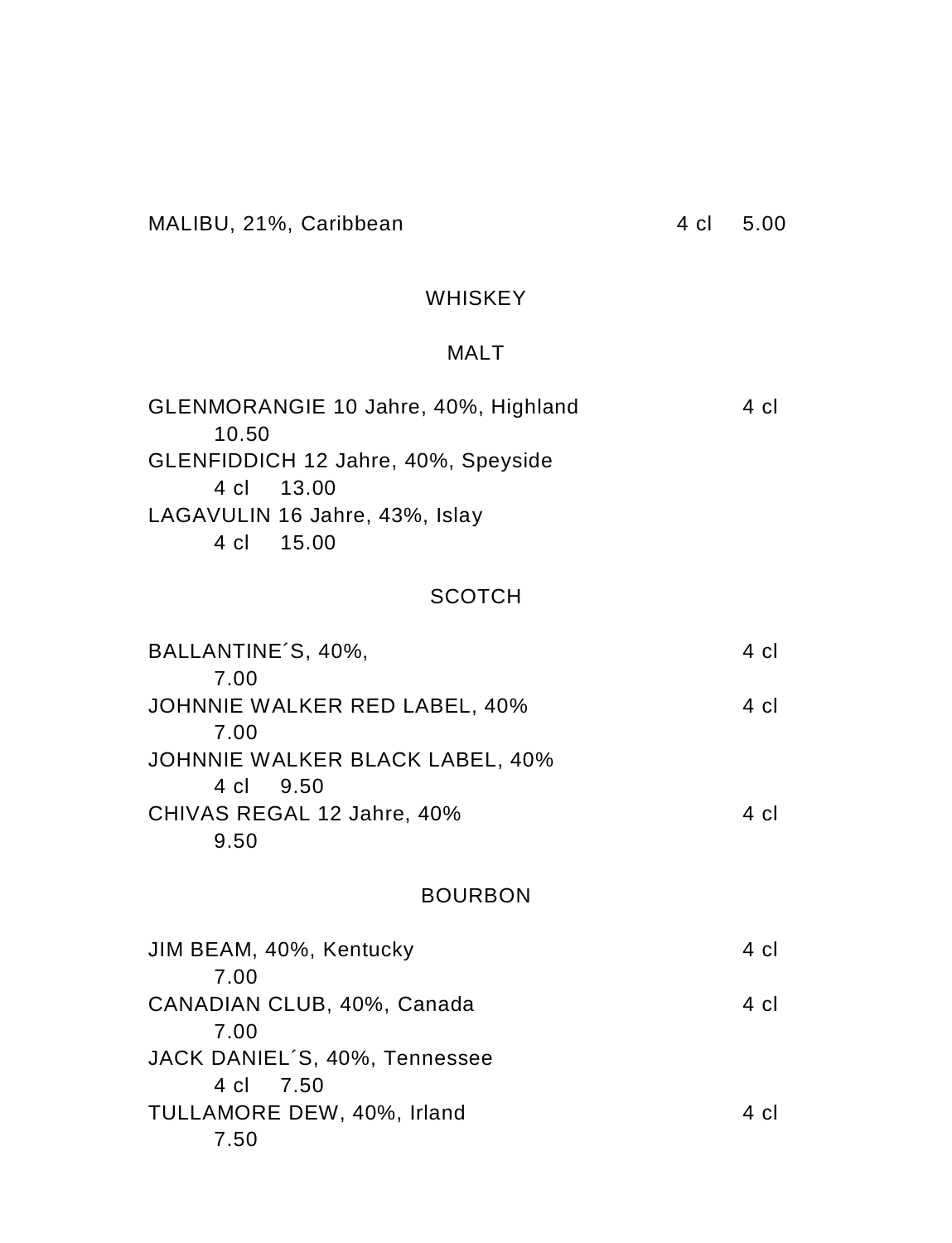| JAMESON, 40%, Irland | 4 cl |
|----------------------|------|
| 8.00                 |      |

### BRANDY / COGNAC

| CARLOS I,40%, Spain                  | 4 cl   |
|--------------------------------------|--------|
| 8.00                                 |        |
| REMY MARTIN VSOP, 40%, France        | 4 cl   |
| 8.50                                 |        |
| HENNESSY FINE DE COGNAC, 40%, France | 4 cl   |
| 8.50                                 |        |
| ASABCH URALT, 38%, Germany           | 4 cl   |
| 6.00                                 |        |
| <b>CALVADOS</b>                      |        |
| DAUPHIN VSOP, 40%, France            | $2$ cl |
| 5.50                                 |        |
| DAUPHIN FINE, 40%, France            | $2$ cl |
| 5.50                                 |        |
| <b>GRAPPA</b>                        |        |
| FRIULDORO CIEMME GRAPPA, 40%, Italy  | $2$ cl |
| 5.00                                 |        |
| NONINO GRAPPA MERLOT, 41%, Italy     | $2$ cl |
| 6.50                                 |        |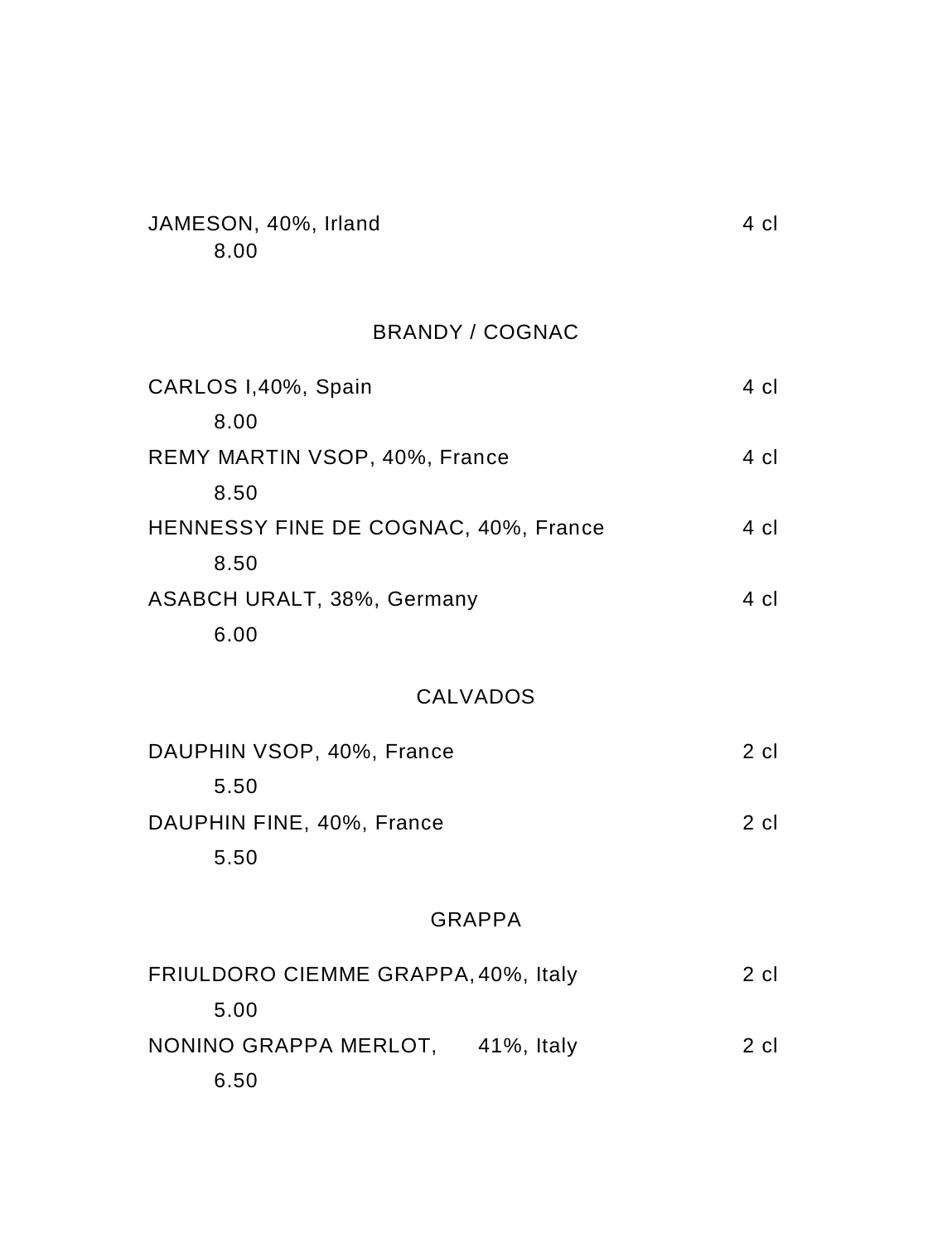# PIEKFEINE BRÄNDE" of Birgitta Rust from Bremen "Überseestadt"



| Überseebrand "Fruitler" | 40% vol |  |
|-------------------------|---------|--|
|                         |         |  |

2cl 5.50

Hazelnnut 40% vol 2cl

7.50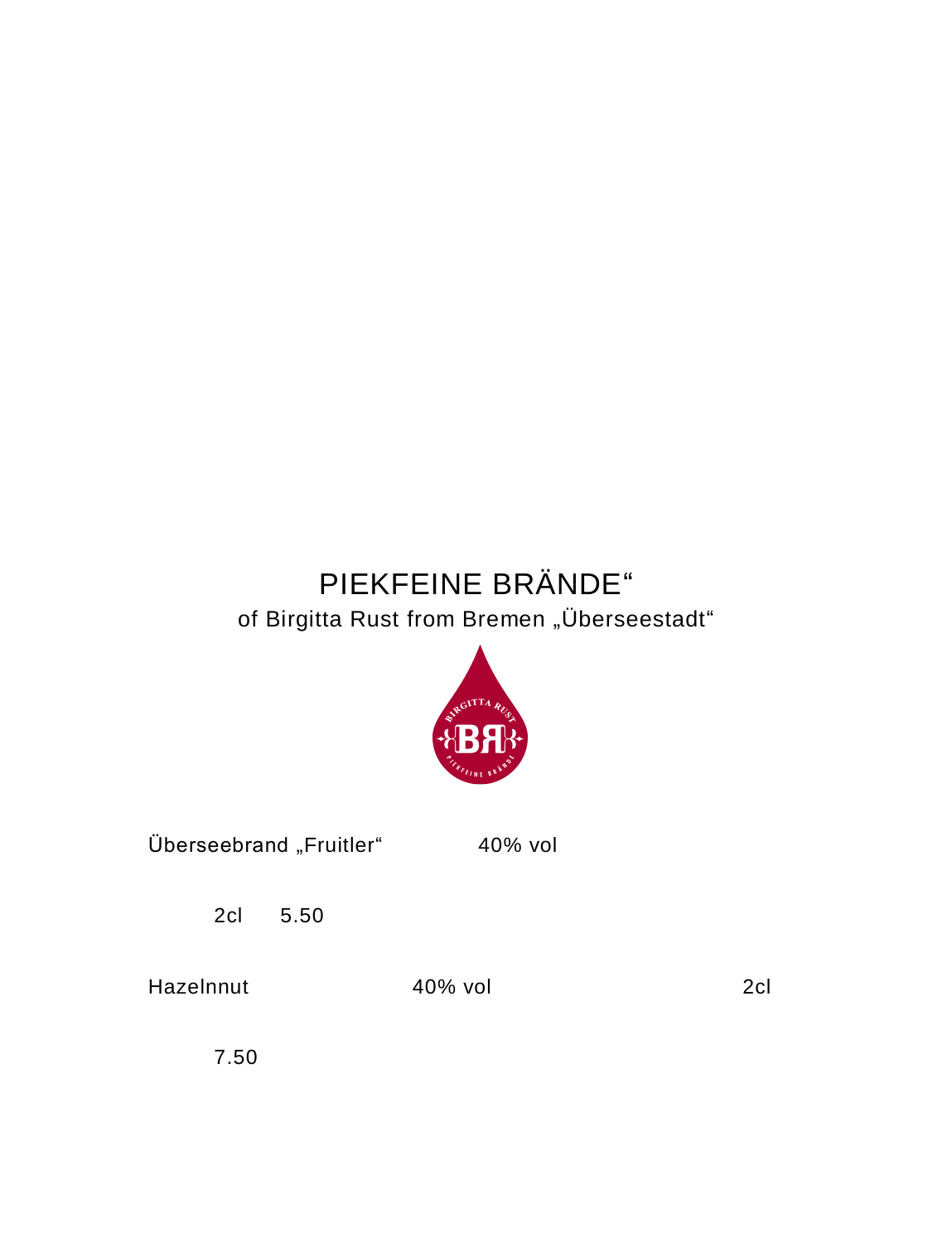| Wiliam pear        | 40% vol | 2cl |
|--------------------|---------|-----|
| 7.50               |         |     |
| Apricot            | 40% vol |     |
| 2cl<br>7.50        |         |     |
| "Piekfeiner" Grain | 38% vol | 2cl |
| 5.50               |         |     |
| Egg liqueur        | 25% vol | 2cl |
| 5.00               |         |     |

# **COCKTAILS**

SEX ON THE BEACH 9.00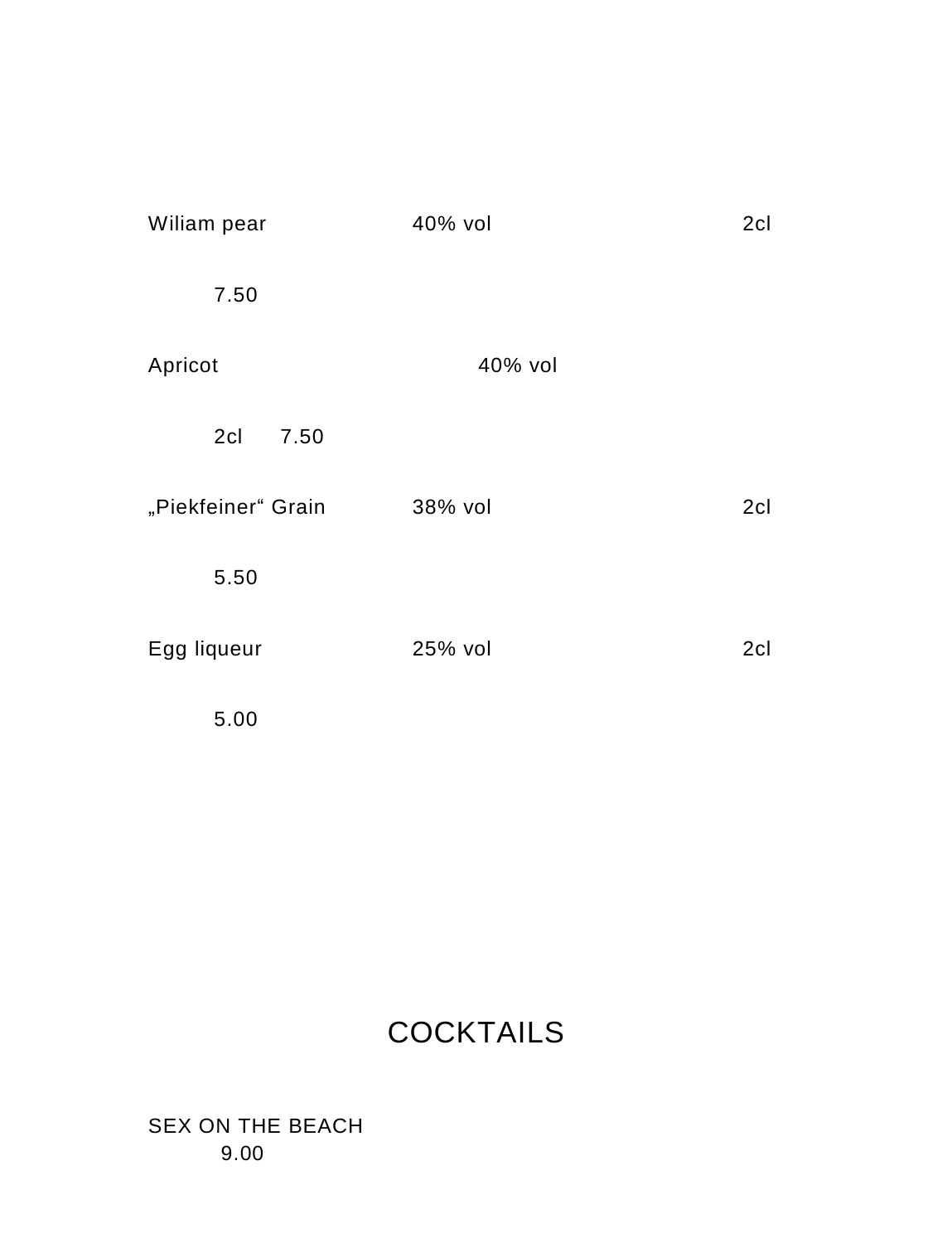Vodka, peach liquer, grenadine, cranberry juice, orange juice

 $MAI TAI$  10.50 Brown rum, cointreau, sugar syrup, almond syrup lemon, pineapple juice

MOJITO 9.50 White rum, mint, lime, brown sugar

CAIPIRINHA 9.50 Cachaca, lime brown sugar

PLANTERS PUNCH 9.50 White rum, brown rum, lemon, sugar syrup, grenadine, orangen juice

LONG ISLAND ICETEA 10.50 Tequila, vodka, gin, white rum, triple Sec lemon, coke

WHITE RUSSIAN 8.50 Vodka, kahlua, cream

**COSMOPOLITAN** 9.00 Vodka, lime, cointreau, cranberry juice

WHISKEY SOUR 8.50 Bourbon whiskey, lemon, sugar syrup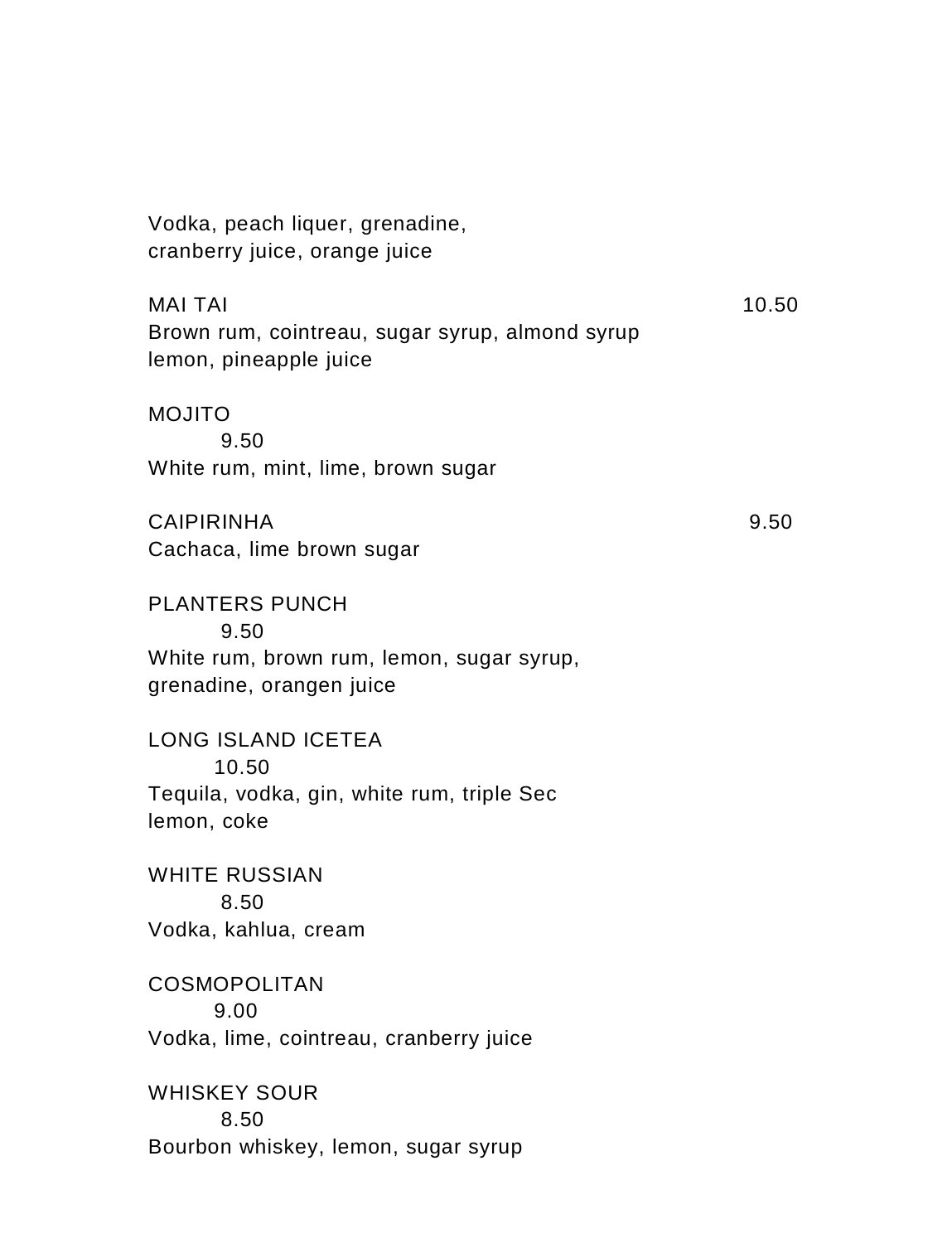| <b>GIN FIZZ</b>                                                | 8.50 |
|----------------------------------------------------------------|------|
| Gin, lemon, sugar syrup, soda water                            |      |
| <b>NEGRONI</b>                                                 | 8.50 |
| Gin, campari, red wermuth                                      |      |
| <b>RED TEMPER</b>                                              |      |
| 9.00                                                           |      |
| Lillet Rouge, Noilly Prat, strawberry syrup                    |      |
| Ginger beer, soda water                                        |      |
| <b>COTTON CANDY</b>                                            |      |
| 10.50                                                          |      |
| Amaretto, white rum, brown rum, strawberry syrup               |      |
| Passionfruit juice, pineapple juice, russian wild berry, cream |      |
| <b>BOSS ORANGE</b>                                             |      |
| 9.00                                                           |      |
| Martini Rosso, grenadine, sugar syrup                          |      |

Orange juice, lime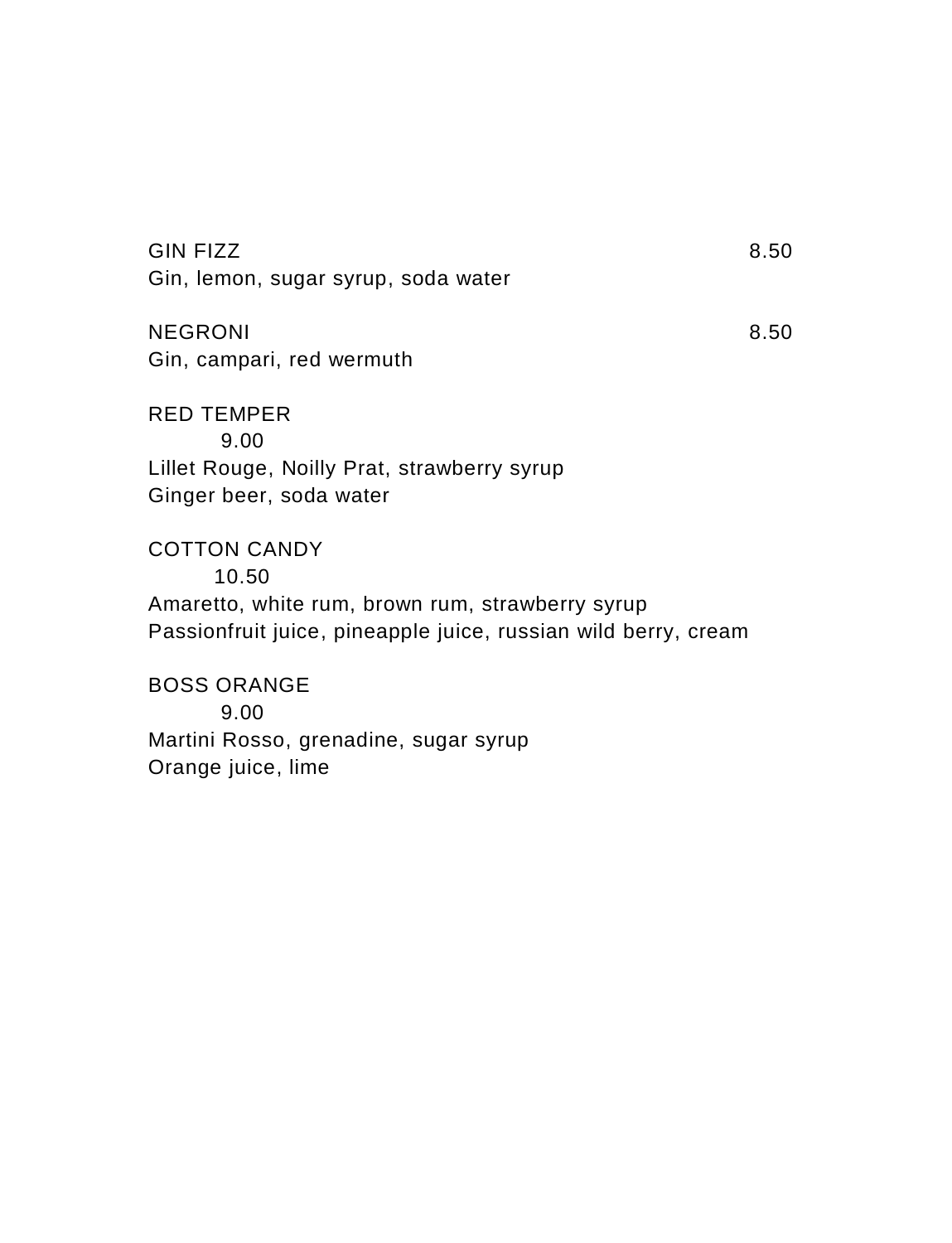# NONALCOHOLIC COCKTAILS

| <b>IPANEMA</b><br>Ginger Ale, Lime, Rohrzucker                                                        | 8.00 |
|-------------------------------------------------------------------------------------------------------|------|
| <b>TROPICAL BEACH</b><br>Orange juice, cranberry juice, grenadine                                     | 8.00 |
| <b>HONOLULU FLIP</b><br>Orange juice, passion fruit juice, pineapple juice, lemon<br>Grapefruit juice | 8.00 |
| <b>LEMON COOLER</b><br>Lemon juice, lime, bitter lemon                                                | 8.00 |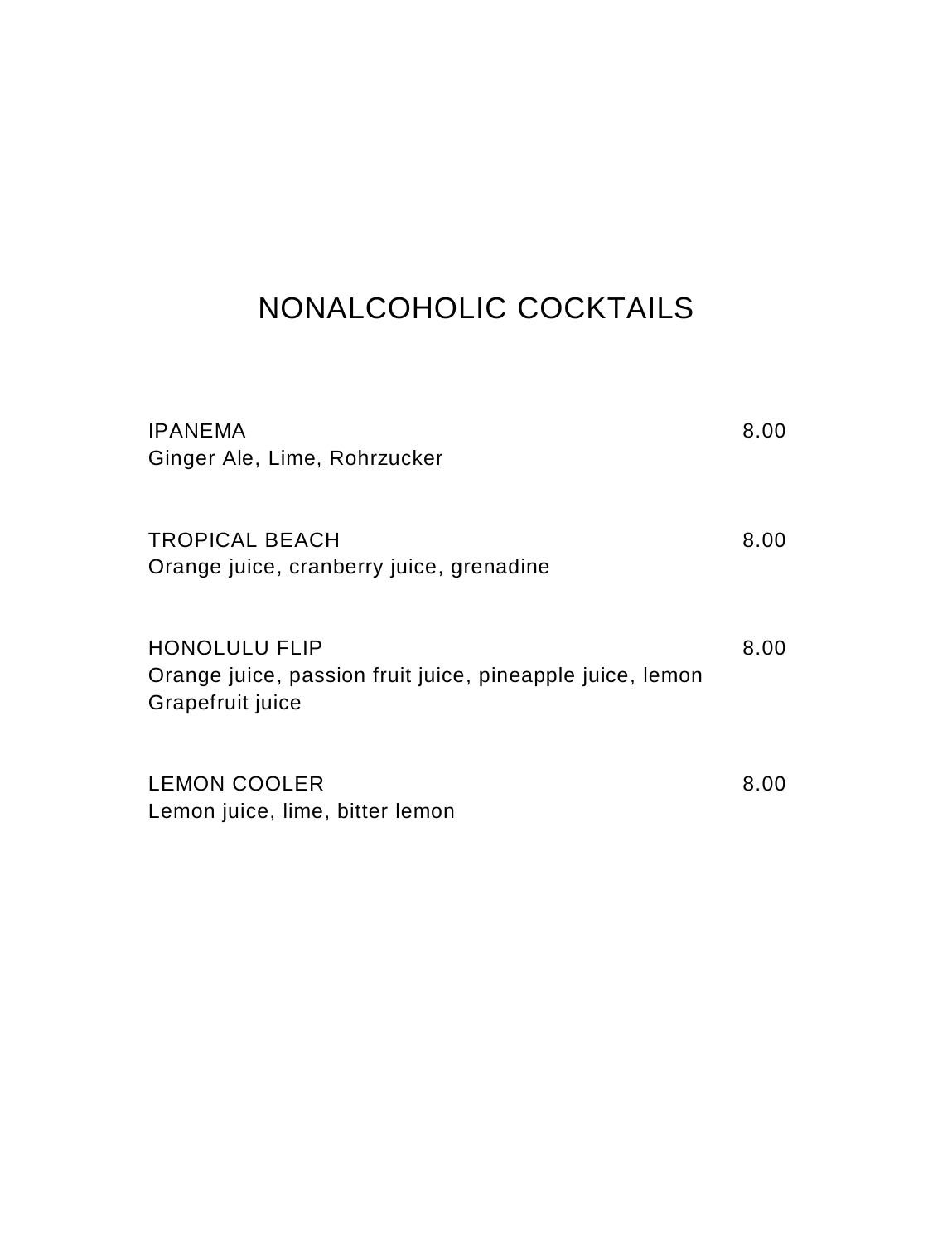## HOT DRINKS

| CAFÉ CREMA             |      |
|------------------------|------|
| 3.00                   |      |
| CAFÉ AU LAIT           |      |
| 3.90                   |      |
| <b>CAPPUCCINO</b>      |      |
| 3.40                   |      |
| <b>LATTE MACCHIATO</b> |      |
| 3.90                   |      |
| <b>ESPRESSO</b>        | 2.80 |
| <b>DOUBLE ESPRESSO</b> |      |
| 4.40                   |      |
| HOT CHOCOLATE          | 3.50 |
|                        |      |

GLAS TEA of ALTHAUS

3.50

### ENGLISCH BREAKFAST DARJEELING ROYAL EARL GREY ASSAM JASMIN TING YUAN GREEN MARTINEE TOFFEE ROIBOSH RED FRUIT FLASH FANCY CHAMOMILE